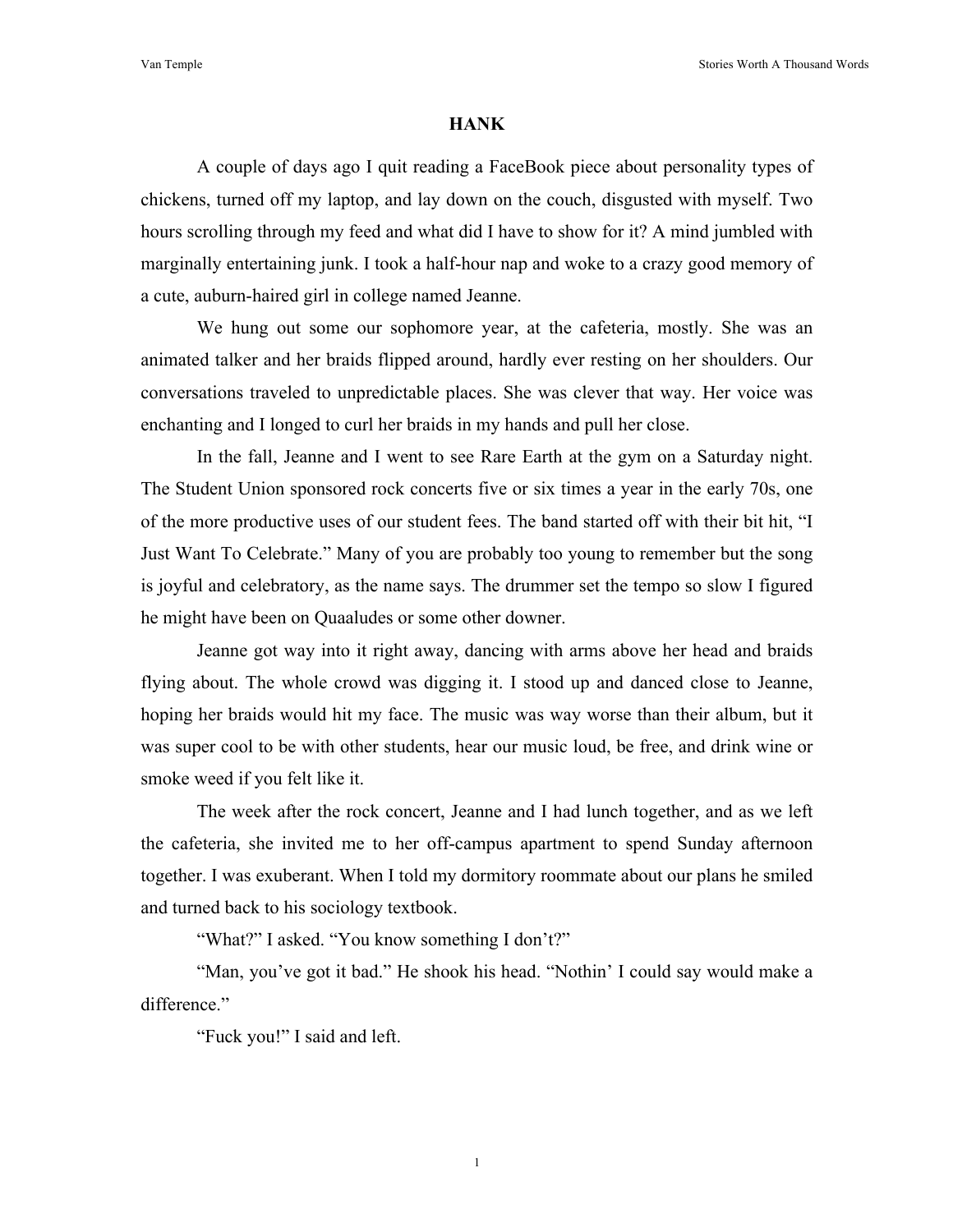Van Temple Stories Worth A Thousand Words

Before the door shut all the way I heard him say, "Thank you!" It was the funny way that Earnie, one of our hippy friends, had learned to fend off offensive remarks from the fraternity boys.

I arrived at Jeanne's a tad early and heard the soothing sounds of Crosby, Stills and Nash's "Wooden Ships" coming from her apartment. I closed my eyes and pictured the two of us sitting on her couch, moving closer, then our first kiss in each other's arms on her couch, wrapped in her braids. Anticipation is so delicious. I took a couple of deep breaths to calm my heart and knocked.

When the door cracked open a bit, I saw her bell-bottomed jeans and bare feet. Anticipation grew as the door swung wide open. I took one step in and quickly jumped back outside in shock. A bronze and black snake as thick as my wrist was wrapped around Jeanne's neck a couple of times with three feet to spare hanging off her shoulder. The snake's head was facing me, black unblinking eyes, like a skeptical father staring down a new boyfriend. Jeanne greeted me with open arms, smiling face, and auburn hair in perfect, tight braids, exactly as I'd envisioned. I'd longed to be wrapped in her arms many times, but wasn't thrilled about the threesome.

"This is Hank, my roommate." Jeanne's voice was peppy and her face delighted. I hoped it was because of me, but I wasn't sure. She wagged Hank's head up and down like he was nodding at me. "Say hi, Hank." He didn't say a thing, but his black, forked tongue flicked out and in a couple of times.

I was tickled pink when she crossed the room, put Hank back in his terrarium, and skipped over the beige-colored shag carpet back to me. "Bald pythons are docile, you know."

I was lost for a second in her green eyes, then stammered, "I … I didn't know that."

"I've had Hank for three years. He's the perfect roommate! Did you know pythons can live to be forty?"

Jeanne was definitely an outlier. We hugged, just the two of us, and I handed her the bottle of Boone's Farm Blackberry wine I'd brought. Nothing but the best … okay, cheapest.

"Aren't you thoughtful." She flashed a sassy smile. "I'll get glasses."

2